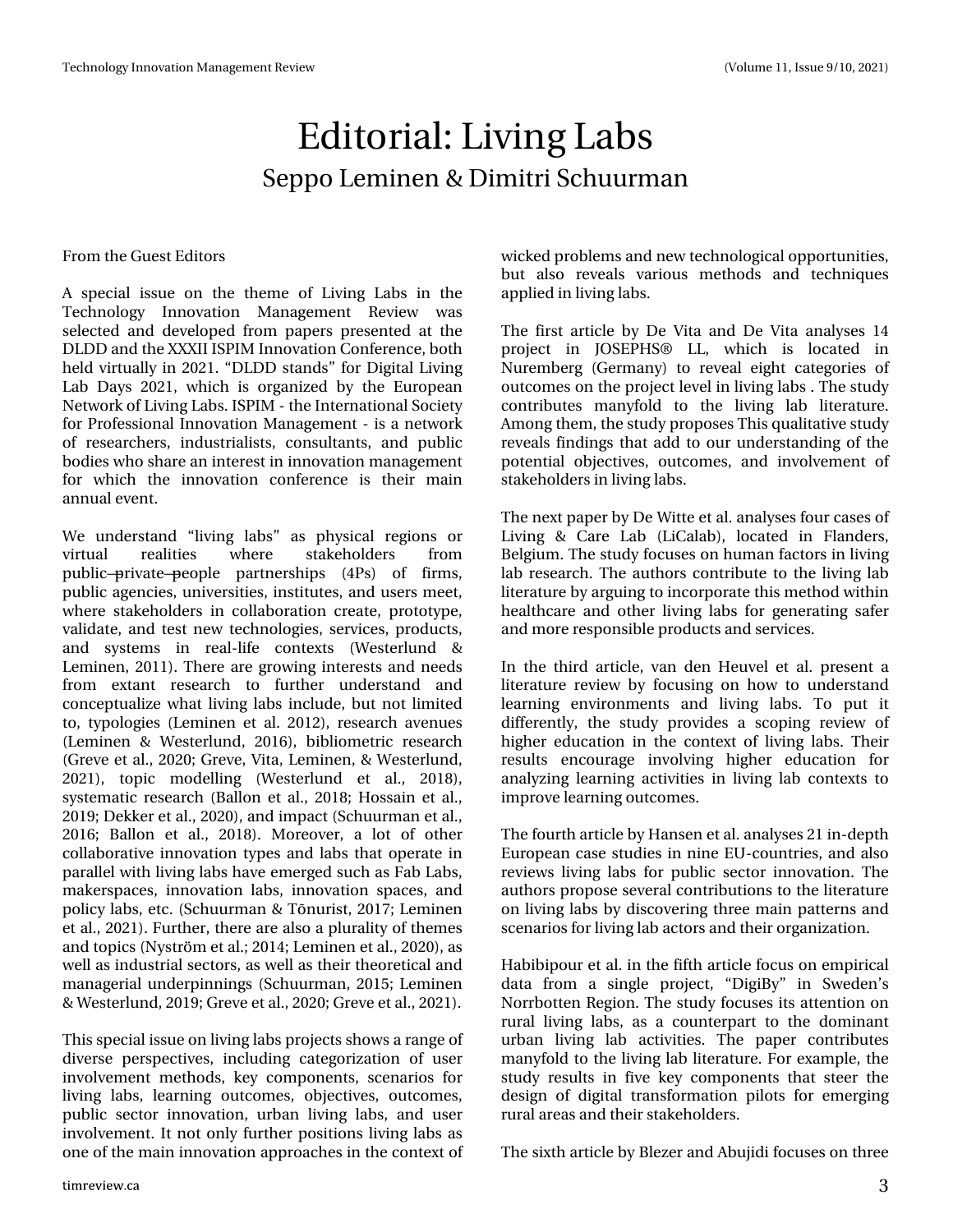## Hglwr uldo=Olylqi Odev

Tf qqp Mf n jof o ' Ejn jusj Tdi vvsn bo

f dvhv xqghu wkh fulwhuld ri xuedq dylqj odev dqg ghdov z lwk wkhp e| p hdqv r i d f r p sdudwlyh f dvh vwxg| z lwk wkuhh f dvhv lq r qh flw| 1 Wkh vwxg| riihuv p xowlsoh f r qwulexwlr qv ir u olylqj ode uhvhduf khuv dv lw vkhgv p r uh olj kw r q wkh uhodwlr qvkls ehwz hhq ilqdqf lqj / vwdnhkr oghuur ohv/ dqg df wxdosur mhf wr xwf r p hv1

With ilqdoduwlf oh e| Krqj Kxdqj dqg Witrp dv frqgxfw d eleolr p hwulf olyhudwxuh uhylhz ri xvhu lqyr oyhp hqw p hwkr gv gxulqj lqqr ydwlr q sur f hvvhv lq olylqj odev1 Wilv frqfhswsdosdshudqdo| vhv dqg frqwulexwhv wr wkh olylqj ode olwhudwxuh e| glvf r yhulqj hlj kwf dwhj r ulhv r i xvhu lqyr oyhp hqw p hwkr gv/ z klf k vxssr uw ixuwkhu wkhru| 0exloglqj/dv z hoo dv sudfwlwlrqhuv or rnlqj ir u sudf whf doj xlgholqhv1

With vhohf whg duwlf oh v riihudqg gudz d fur w0vhf wlrq ri dylqj ode uhvhdufk uhohydqw ir u uhvhdufkhuv dqg p dqdjhuv1 Z h z dup o| dfnqrz ohgjh wkh p xowlsoh f r qwulexwlr qv r i wkh vhohf whg duwlf ohv ir u wkh olylqj ode ilhog lq wklv vshf ldo lvvxh/ z kloh dovr ixuwkhu hqf r xudj lqj vf kr oduv dur xqg wkh z r uog wr hqulf k wkh h{wdqw uhvhdufk wudglwlrqv ri olylqj odev wr wdfnoh lqqr ydw'r q f kdoohqj hv wkdw duh ylvleoh lq uhdo0dih hqylur qp hqwv dqg z lwk p xowlsoh wwdnhkroghuv1

Wilv | hdu z h f hoheudwh wkh 430| hdu dqqlyhuvdu| r i wkh Vshf ldoLqwhuhvwJ ur xs +VLJ , r q olylqj odev z lwklq wkh Lqwhuqdwlr qdo Vr f lhw| ir u Sur ihvvlr qdo Lqqr ydwlr q P dqdj hp hqw+LVSLP, 1 Wklv jur xs kdv ir whuhg | hduo| f r qwilexwir qv wr wkh lqqr ydwir q f r qihuhqf hv/ lqf  $\alpha$ glqj lqylwhg vshdnhu vhvvlr qv/ ghglf dwhg vhvvlr qv z lwk sdshu dqg sudf what qhu suhvhqwdwlr qv/ ghyhor sp hqw vhvvlr qv/ dqg z r unvkr sv1 Z h lqylwh uhvhduf khuv wr vxep lw wkhlu dylqj odev sdshuv ir u wkh qh{ w LVSLP Lqqr ydwlr q Fr qihuhqf h r q %Lqqr ydwlqj lq d Glj lwdo Z r ung‰wr eh khog lq Fr shqkdj hq/ Ghqp dun iur p Mxqh  $8$ wk 0; wk/ 5355 dqg wr mlg xv lq f hoheudwlqj wkh 430 hdu p lohvwr qh r i wkh VLJ / dv z hoodv wkh 480| hdudqqlyhuvdu| r i wkh Hxur shdq Qhwz r unr i Olylqj Odev +Hqr OO,1

> Vhssr Ohp lqhq/ dqg Glp lwul Vf kxxup dq J xhvwHglw w

- $! , ) -$
- Edoor q/ S1/ Ydq Kr hg/ P 1/ ) Vf kxxup dq/ G1534; 1Wkh Hiihf wlyhqhvv r i Lqyr oylqj Xvhuv lq Glj lwdo Lqqr ydwlr q= P hdvxulqj wkh lp sdf w r i olylqj odev1 Uf mfn bujdt boe Jogpsn bujdt/ 68+8,=4534045471 gr l=43143492mMhdn 1534; 13513361
- Ghnnhu/ U1/ Ludqfr Frqwuhudv/ M1 ) P hlmhu/ D1534<1Wkh Olylqj Ode dv d Phwkrgrorj| iru Sxeolf Dgp lqlvwudwlr q Uhvhduf k d V| vwhp dwlf Olwhudwxuh Uhylhz r i lwv Dssolf dwlr qv lq wkh Vr f ldo Vf lhqf hv1 Jouf sobujpobmKpvsobmpgQvcmjdBen jojtusbujpo=40441 gr l=43143; 3234<339<51534<1499; 7431
- J uhyh/ N1/ Ohp lqhq/ V1/ Gh Ylwd/ U1/ ) Z hvwhuoxqg/ P 1 53531Xqyhlolqj wikh Glyhuvlw| ri Vfkroduo| Ghedwh rq Olylqj Odev=D Eleolr p hwulf Dssur dfk1Jouf sobujpobm KpvsobmpgJoopwbujpo N bobhfn fou157+; ,/ 53733360 4053733360581 gr l=43144752V4696<4<9537333671
- J uhyh/ N1/ Ylwd/ U1G1/ Ohp lqhq/ V1/ ) Z hvwhuoxqg/ P 1 53541 Olylqj Odev= I ur p Qlf kh wr P dlqvwuhdp Lqqr ydwlr q P dqdj hp hqw1Vxvwdlqdelolw| / 46/ : <41 kws v=22gr l1r uj 243166<32 vx 46353: <4
- Kr vvdlq/ P 1/ Ohp lqhq/ V1/ ) Z hvwhuoxqg/ P 1534<1 D V| vwhp dwlf Uhylhz r i Olylqj Ode Olwhudwxuh1Kpvsobm pgDmfbof sQspevdujpo/ 546=<: 90<; ; 1 gr I=43143492ml hdnsur 1534; 145158: 1
- Ohp lqhq/ V1/ ) Z hvwhuoxqg/ P 1534<1Olylqj odev=I ur p vf dwhuhg lqlwldwlyhv wr d j or edop r yhp hqw1Dsfbujwjuz boe Joopwbujpo N bobhfn fou 5; = 58305971 gr l=43144442f dlp 1456431
- Ohp  $lq$ hq/ V<sup>1</sup>/ Udmdkr qnd/ P  $1/2$  hvwhuoxqg/ P  $1/2$ Kr vvdlq/ P 1 53541 Fr ooder udwlyh Lqqr ydwlr q ir u Vxvwdlqdelolw| lq Qr uglf Flwlhv1 Kpvsobmpg Dmfbof s Qspevdujpo/ 65; / 45<87<1 kwsv=22gr l1r uj 243143492ml fidns ur 15354145<87<
- Ohp lqhq/ V1/ Q| vwuùp / ) Z hvwhuoxqg/ P 153531Fkdqj h sur f hwhv lq r shq lqqr ydwlr q qhwz r unv ™H{sorulqj olylqj odev1 JoevtusjbmN bsl fujoh N bobhfn fou/ ; 7= 5<; 06441 gr l=43143492mlqgp dup dq1534<13413461
- Ohp lqhq/ V1/ ) Z hvwhuoxqg/ P 153491D I udp hz r un ir u Xqghuvwdqglqj wkh GliihuhqwUhvhduf k Dyhqxhv r i Olylqj Odev1 Jouf sobujpobm Kpvsobm pg Ufdi opmphz N bsl fujoh/ 44=6<<07531
- Ohp lqhq/ V1/ Z hvwhuoxqg/ P 1/ ) Q| vwuùp D10J 153451 Odev dv Rshq Lqqrydwlrq Qhwzrunv1 Ufdi opmphz Joopwbujpo N bobhfn fouSf wif  $x / 5 + (-90$ 441

kws=22wlp uhylhz 1f d2duwlf dh2935